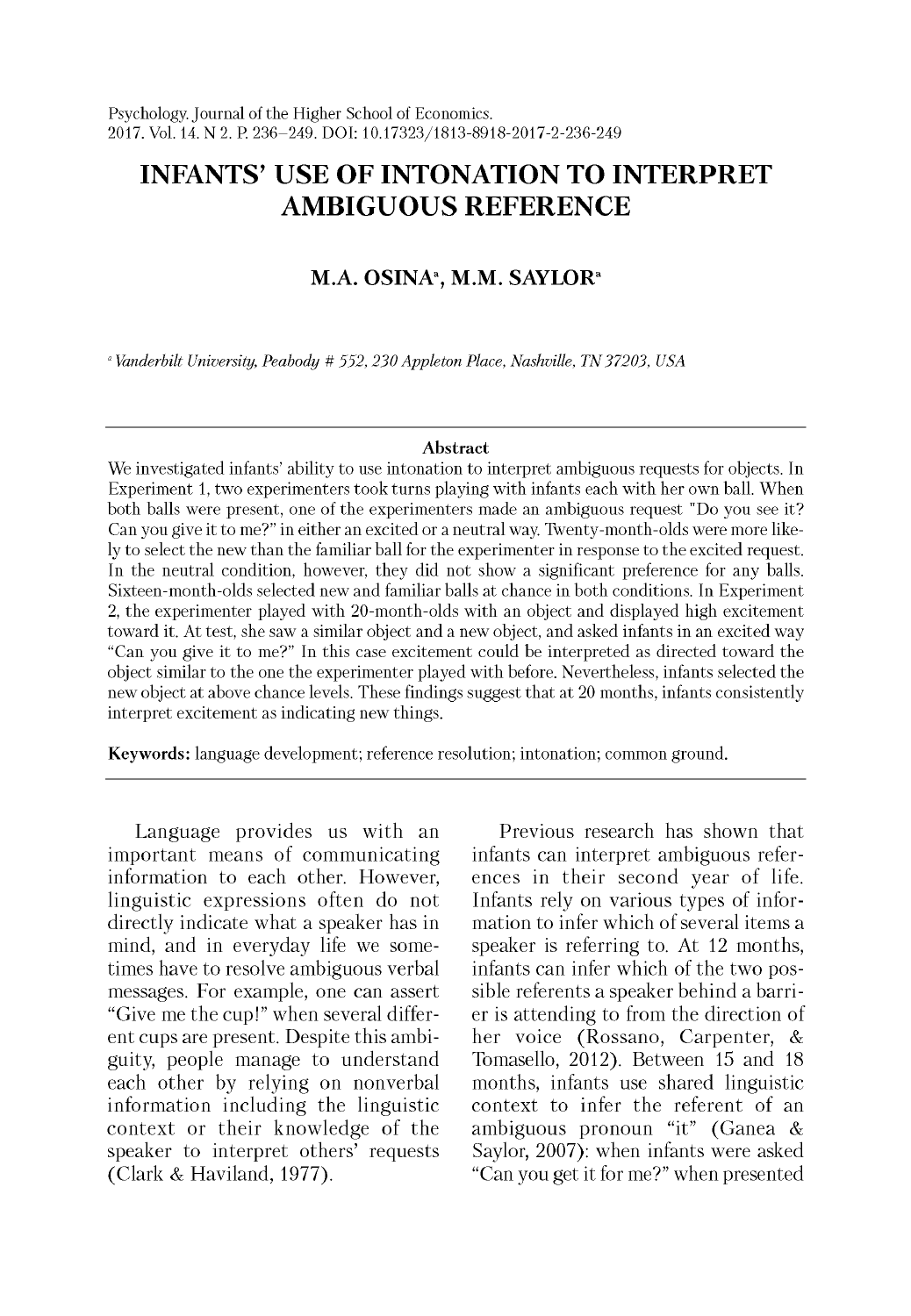with two alternatives they picked the object that an experimenter had previously been searching for. At 17 months, infants also track the requester's epistemic state and use this to infer the referent of an ambiguous request (Southgate, Chevallier, & Csibra, 2010). In this study, infants mapped an unknown word to a hidden object based on their understanding of the experimenter's belief of the desired object's location.

Several studies have shown that infants in their second year track other people's experiences with objects and use this information to interpret ambiguous verbal references (Liebal, Carpenter, & Tomasello, 2010; Moll, Carpenter, & Tomasello, 2007; Saylor & Ganea, 2007; Tomasello & Haberl, 2003). However, in some studies infants consistently selected an object that was new to the experimenter, while in other studies they inferred that the experimenter wanted an old, familiar object. For example, in Saylor and Ganea (2007), 14- to 20-monthold infants saw two experimenters play separately each with their own ball. The balls were then put in opaque containers matching the colors of the balls. When one of the experimenters requested her ball ("Where is the ball?") most infants approached the ball that she had previously played with. Younger, 12-month-old infants also select the old object for the experimenter if she uses possessive pronoun "my" instead of the definite article "the" when talking about her ball (Saylor, Ganea, & Vazquez, 2011). In another study 18-month-olds played with two experimenters (E1 and E2) sequentially using distinct objects (Liebal et al., 2010). Later they saw pictures of the objects in the company of either E1 or E2. They pointed toward the pictures of those objects they used in a shared game with the corresponding experimenter.

In contrast, in several other studies infants inferred that the experimenter was asking about a new object (e.g., Tomasello & Haberl, 2003; Moll et al., 2007). For example, in Tomasello and Haberl (2003) 12- and 18-month-old infants played with two experimenters with two toys. A third toy was introduced to them while one of the experimenters was absent. At test, while all three toys were on the tray, the experimenter who did not see the third toy showed great excitement ("Oh, wow! Look at that! Look at that!") and asked the infants ambiguously "Give it to me, please!" Infants assumed she wanted the new object and selected the toy that she had not seen before.

Why did infants select an old object in some studies and a new object in other studies? One feature of the study design that seems to differ across these two groups of studies is the intonation in which the ambiguous request was made. When infants selected the old object a positive, but neutral intonation was used, but when infants selected new objects, the requests were highly exited.

In the current study, we investigated the possibility that infants rely on intonation during requests to infer whether an old or a new object is intended. In Experiment 1, we adapted the ambiguous reference task used in Saylor and Ganea (2007) so that for one group of infants the request was made in a neutral way, and for another group it was made in a highly excited manner. As suggested by previous research, infants are able to keep track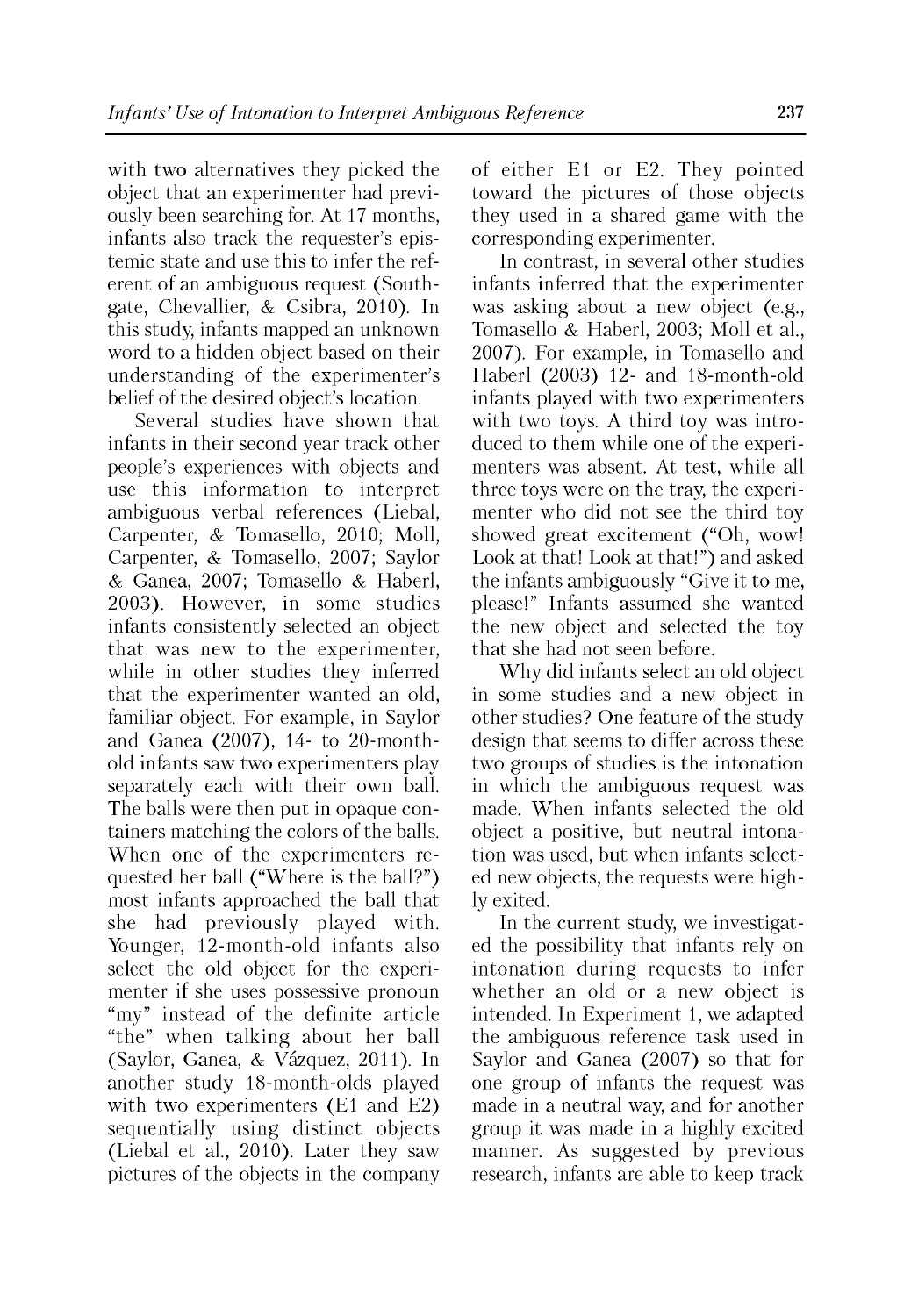of others' experiences with objects and to understand excitement as directed at something new at about 14 months (Moll, Koring, Carpenter, & Tomasello, 2006; Saylor & Ganea, 2007). Therefore, we predicted that infants would pick the new ball in the *excited request* condition and pick the old ball in the *neutral request* condition. We predicted that 20-month-olds to do it more robustly than 16-month-olds because their working memory, language and intonation understanding is likely more robust.

# **Experiment 1**

# *Method*

### **Participants**

Participants were 56 healthy fullterm infants with normal hearing and from English-speaking families. Twenty-four were 16 months old *(Excited request* condition,  $N = 12$ , range 14 months 19 days  $-17$  months, mean 16 months 4 days, 7 girls; *Neutral request* condition,  $N = 12$ , range 15 months 19 days  $-17$  months 20 days, mean 16 months 2 days, 7 girls) and 32 were 20 months old (*Excited request* condition,  $N = 16$ , range 19 months 16 days  $-21$ months 9 days; mean 20 months 14 days; 5 girls; *Neutral request* condition,  $N = 16$ , range 19 months 1 day  $-21$ months 18 days, mean 19 months 25 days, 7 girls). Ten additional 20-monthold infants participated, but were omitted: 2 for being unresponsive (did not approach or look at either ball), 5 for selecting both tests objects, 3 for approaching the objects before the request was made. One 16-month-old infant participated but was omitted

due to experimenter error. Participants were primarily Caucasian and from middle class families. They were recruited from the Greater Nashville area (Southeastern United States) by phone from a database of interested families.

#### **Materials**

During experimental sessions infants played with a red and a blue ball. Two sandbox buckets of matching colors were used to store the balls. Two cameras were used to videotape the sessions: one camera recorded infants from the front to code their behavior and the other camera positioned at the corner of the room recorded the experimenter from the front and infants from the back side.

#### **Design**

Infants in each of the age groups were randomly assigned to one of two experimental conditions. In the *excited request* condition the request for the ball was made in a highly excited manner. In the *neutral request* condition the request was made in an infant-directed, but neutral way.

### **Procedure**

Infants were tested in a rectangular room with two 1 m. high cabinets positioned along the short wall to the left of the entrance (Figure 1). During the experimental sessions infants played with two experimenters that were physically distinct from each other. The requester role was randomly assigned to one of the two experimenters.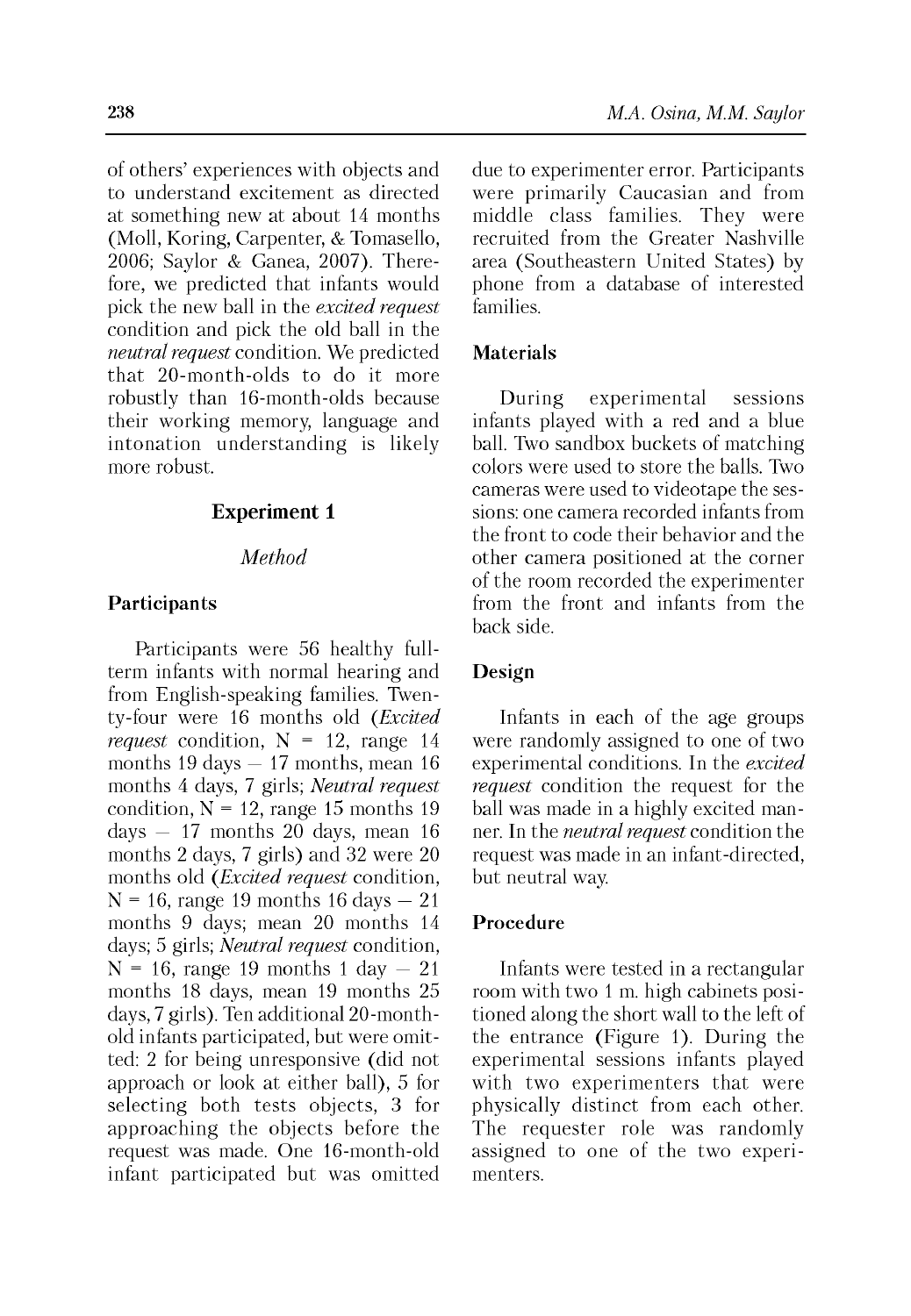Room setup (ball introduction and test).  $E =$  experimenter,  $P =$  parent,  $i =$  infants



The experimental sessions consisted of two parts — ball introduction and test. The purpose of the ball introduction phase was to give infants experience with each of the two experimenters and their balls. The purpose of the test phase was to assess whether infants reverse their interpretation of the ambiguous reference based on the intonation with which the request is delivered.

#### **Ball introduction**

At the beginning of the ball introduction phase, the buckets were placed on file cabinets, one on the right cabinet and one on the left. Infants saw each of the experimenters play with one of the balls and label the ball nine times. The first experimenter entered the room, took her ball out of its bucket (e.g., the blue ball from the blue bucket) and said: "Look! Here is the ball!" She played with the infant for one minute. During the play she could bounce the ball, roll it, throw it, hid it under the bucket or perform other actions according to infants' interests. She mentioned the ball 9 times (e.g.,



"We are playing with the ball!", "Can you give me the ball?"). She also made general comments on the situation or infants' actions (e.g., "Are you having fun?", "Are you going back to mommy?"). At the end of the ball introduction phase the experimenter put her ball in the bucket saying "The ball goes here." and put the bucket with the ball inside on the cabinet. She then walked out of the door in an adjacent room while the second experimenter came in. They met at the door to ensure infants understood that there were two different people. The other experimenter repeated the entire sequence with the other ball and at the end of this phase put the ball with the bucket in their initial position on the cabinet, and then left.

#### **Test phase**

At the beginning of the test phase, the experimenters came in one at a time, each one took the bucket with her ball and put it on the floor in front of the infant in the same spatial position as they had been on the cabinets, and

*Figure 1*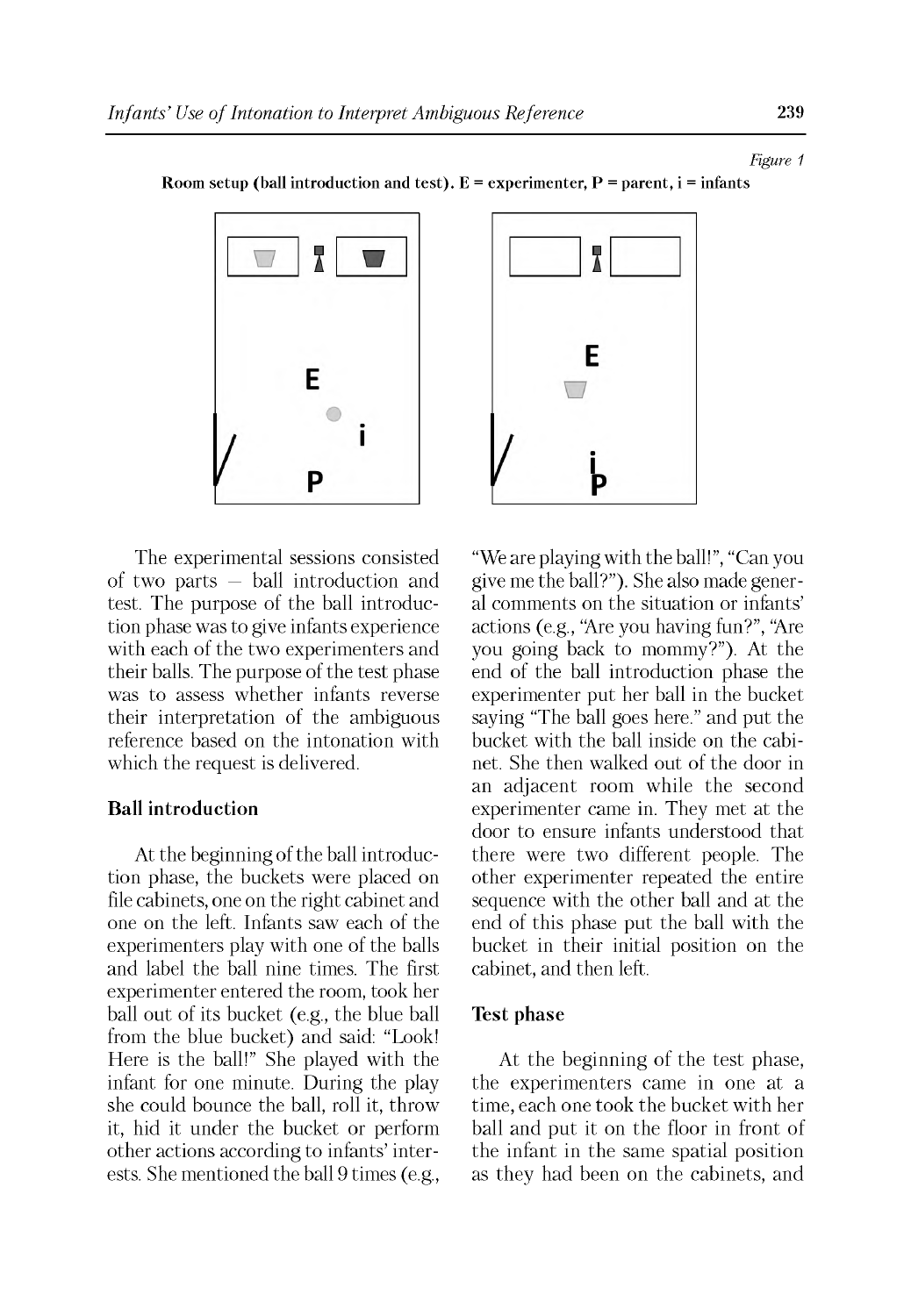then left the room. For example, if the blue bucket was on the left cabinet and the red bucket on the right one they remained on the floor in the same configuration — the blue bucket to the left of the red one. The buckets were initially put 1.22 m. apart. The parents were instructed to hold on to their infants to prevent them getting the balls at this time.

Following this, one of the experimenters came back, sat between the buckets, took them both at the same time and brought them close together without looking inside. Then she looked inside both buckets at the same time, raised her eyes on the infant again and said: "Look at that! Do you see it? I see it! Can you give it to me?" In the *excited request* condition the experimenter said these phrases in a very excited manner, stressing the words "look" and "that", using high pitch, loud voice, and making sharp pitch changes. She also brought her palms together at the beginning of the request to make sure infants notice her excitement. In the *neutral request* condition the experimenter used a neutral *falling* intonation saying "Look at that" and "I see it", and neutral interrogative intonation saying phrases "Do you see it?" and "Can you give it to me?"

In both conditions, while saying "Can you give it to me?" the experimenter moved the buckets forward to the baby and slightly apart to make it easier to tell which bucket infants attend to. At this time the experimenter asked parents to release the infant and continued looking straight ahead until the infant made his/her choice. Once infants made their selection, the experimenter clapped and said "thank you." If a baby did not make the

**240** *M.A. Osina, M.M. Saylor*

selection in 10 seconds after the request the experimenter repeated the request: "Do you see it? I see it! Can you give it to me?" - using the same intonation as before. The reason we used the pronouns that" and "it" in the request instead of the word "ball" was to avoid using the definite article which could bias infants to select the old ball. Which ball served as the target, the side it appeared on and whether E1 or E2 is the requester were counterbalanced across participants.

#### **Coding**

Infants' responses were coded depending on whether they select the ball that the requester previously played with (old) or the other ball (new). If infants did not approach and take the ball out of the bucket their first look or point at one of the buckets were considered. Two infants first approached one ball, but did not pick, and then went and selected the other one. The ball that they ultimately picked was considered their choice. Initial judgments were made during the session by the requesting experimenter. Videotapes (78.6%) were then coded by a nanve coder. Overall agreement between the experimenter and the coder was 95.5%. Disagreement occurred in two cases in the *neutral request* condition when 20-monthold infants did not approach any ball, and thus their looking was coded. Disagreements were resolved via discussion.

# *Results and discussion*

The analysis of infants' selection of the old vs. the new balls (Figure 2) in the *excited* and the *neutral request* conditions indicated that for older infants the choice of the ball was influenced by the intonation of the request. More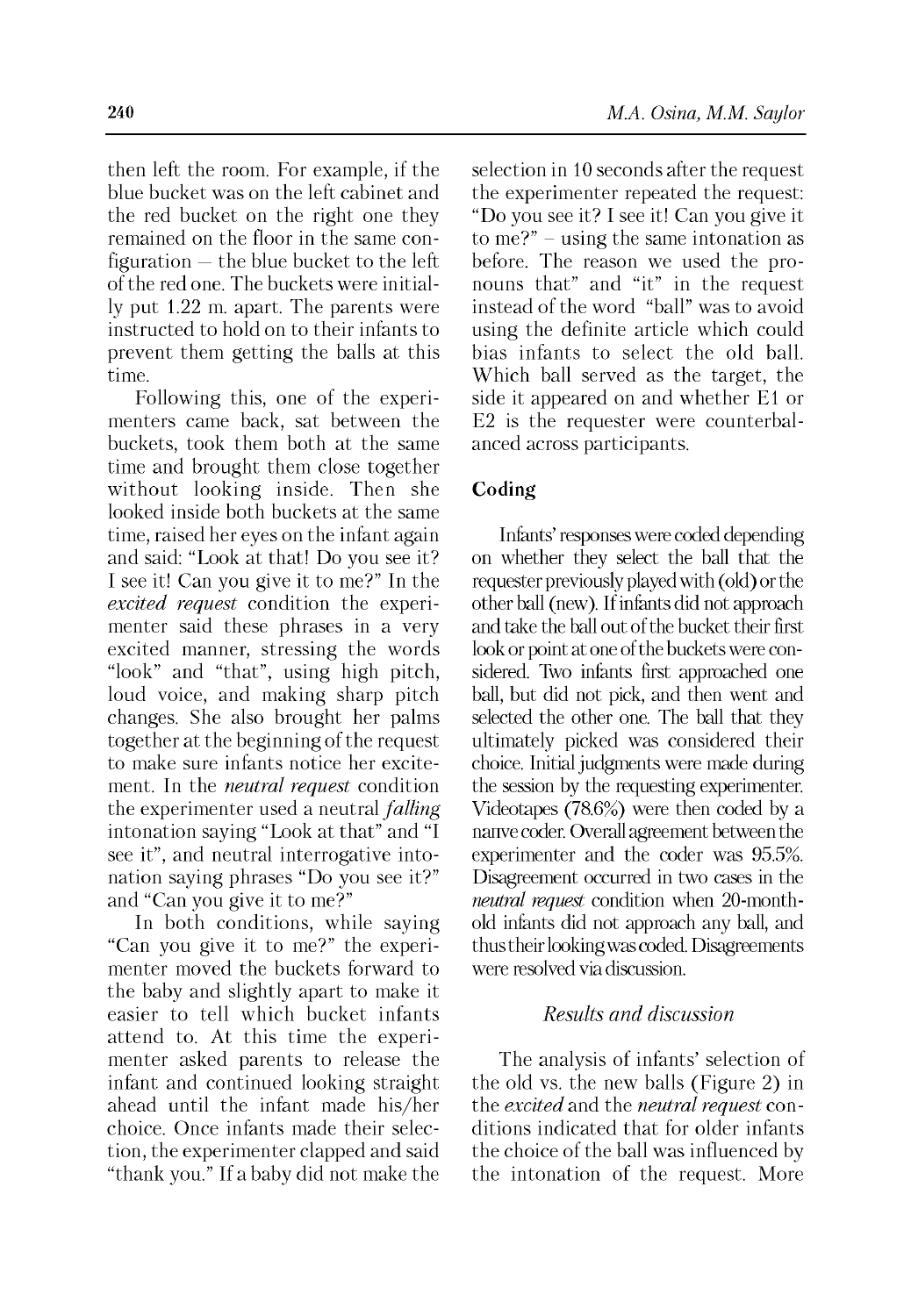

Proportion of infants selecting new vs. old balls

infants selected the new ball in the excited than the neutral condition  $(\chi^2(1) = 4.99, p < .05)$ . Fourteen out of 16 infants selected the ball that was new to the experimenter (one infant only looked and all others selected a ball) and 2 picked the old ball (Binomial test,  $p < .01$ ). In contrast, in the in the *neutral request* condition infants did not select the old ball at above chance levels: 9 out 16 infants selected the old ball (Binomial test,  $p = .8$ ). Sixteen-month-olds did not reliably use intonation to determine which ball to choose: in the *excited* and the *neutral request* conditions 6 infants selected the new ball and 6 selected the old ball, which is not different from chance (Binomial tests,  $p's = 1$ ).

To ensure that 20-month-old infants' selections were not biased by the experimenters' behaviors we conducted several additional analyses. First, to check that the requesting and the non-requesting experimenter were playing with infants in a similar way an independent coder analyzed 68.8% of the rear camera recordings of the play phase and guessed which of the 2 experimenters was going to perform the request. She could correctly guess on 50% of the trials, which is not different from chance (Binomial test,  $p = 1$ ). This suggests that there were no systematic differences in the experimenters' behavior. To test if cuing during the test phase occurred, the same coder analyzed 81% of rear camera recordings of the test phase and guessed which ball was the target. She could correctly identify the right ball on only 42% of the trials which is not different from chance (Binomial test, *p* = .6). Thus, the requesting experimenter did not cue infants at the test phase.

Altogether, our results suggest that infants at 20 months, but not at 16 months, rely on the intonation of the request to interpret ambiguous reference. Older infants consistently selected the new ball for the requester in the *excited request* condition, however, they did not show this clear pattern in the *neutral* condition.

One potential reason we did not replicate the Saylor and Ganea (2007) results in the *neutral* condition where infants were expected to pick the old

*Figure 2*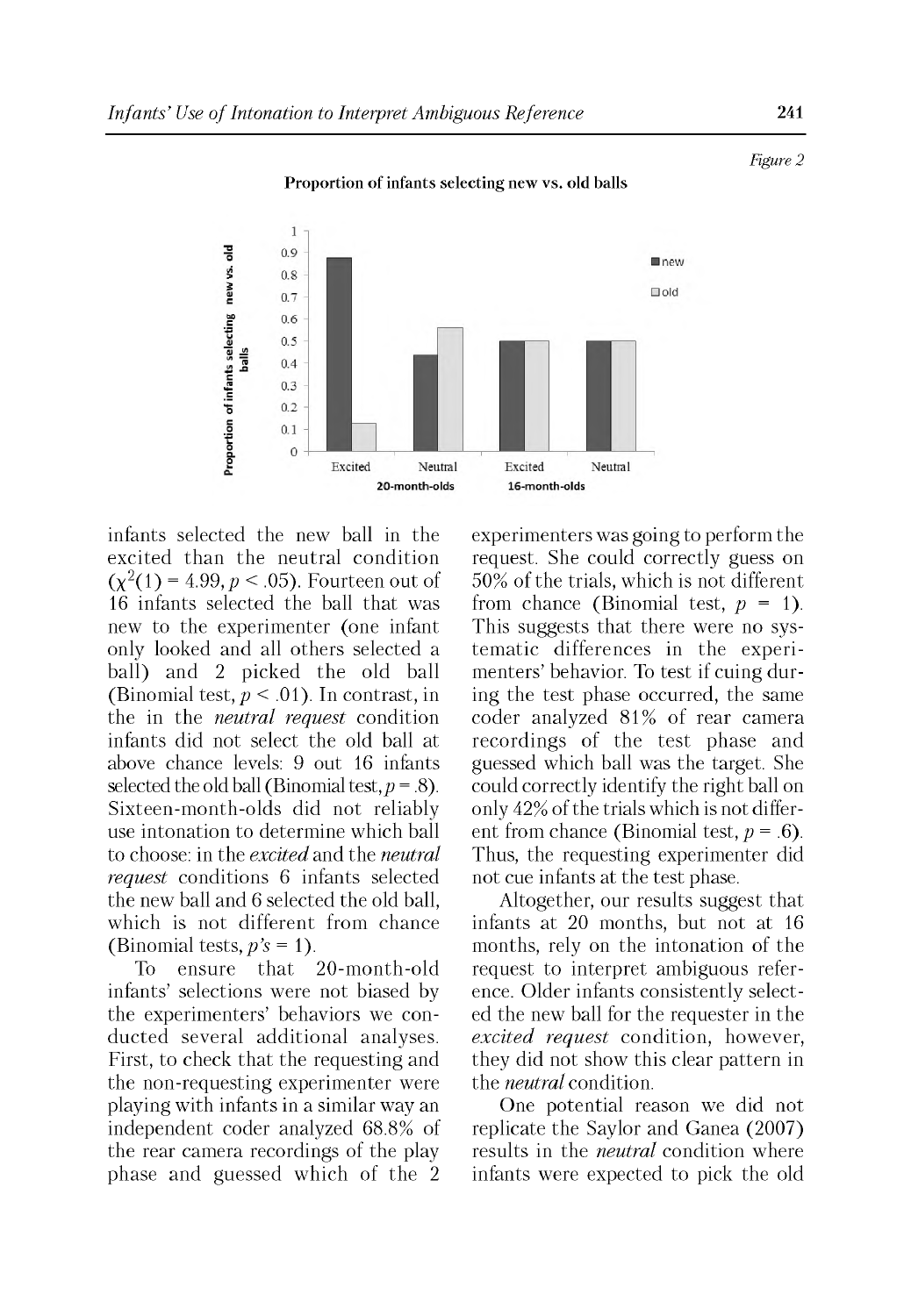ball is that we changed the wording of the request. Possibly, the use of the definite article and the "where" question in "Where is the ball?" in Saylor and Ganea (2007) was easier for infants to interpret such that the old ball was intended than the phrasing used in the current study, "Look at that! Do you see it? Can you give it to me?" At the same time, in the current study the combination of somewhat flat request intonation infants do not often hear and the use of a pronoun "it" to request a ball could have been confusing for the youngest group of infants.

An important question frequently asked about infants' reference resolution is at what level they pass the experimental task. According to one view, young infants understand others as intentional agents and interpret others' behavior in terms of mental states and desires (Tomasello, 2009; Tomasello & Farrar, 1986). Another possibility is that low-level attentional and associationistic processes can allow infants to succeed (see Samuelson & Smith, 1998). For example, in Saylor and Ganea (2007) infants could have chosen the ball that the experimenter previously played with because the experimenter's presence activated the representation of one of the balls, and this representation was stronger at the time of the request than the representation of the other ball. In this Experiment, 20-month-old infants' performance in the *excited request* condition excludes the possibility that at this age infants could have responded based on low-level memory association. If this were the case, they would have selected the old ball in both conditions. Almost all infants selected the new ball in the *excited* condition which suggests

that they must have considered both potential referents and took into account the speaker's desire to play with a particular one — the one that she had not yet explored.

In Experiment 1, both researchers introduced their balls to infants in the play phase in an infant-friendly, but neutral way. When infants saw one of the experimenters excited about something in the test phase they interpreted the request as about the new ball. In the next experiment we ask if infants can interpret excitement as about something *familiar* if a person had shown great excitement about such object before. The experimenter played with infants with a toy and showed that she really liked it. After she was gone, an assistant introduced a very similar and a different object to infants. The experimenter returned, looked at these objects, and asked infants in a very excited way "Look at that! Do you see it? Can you give it to me?" If infants use the nature of a person's prior interaction with an object they should pick the object that is similar to the one that the experimenter had been previously excited about. We included only 20 month-old infants in this experiment because in Experiment 1 they demonstrated the ability to rely on intonation of the request to interpret ambiguous reference.

### **Experiment 2**

### *Method*

### **Participants**

Twenty full-term, healthy 20-monthold infants with normal hearing and from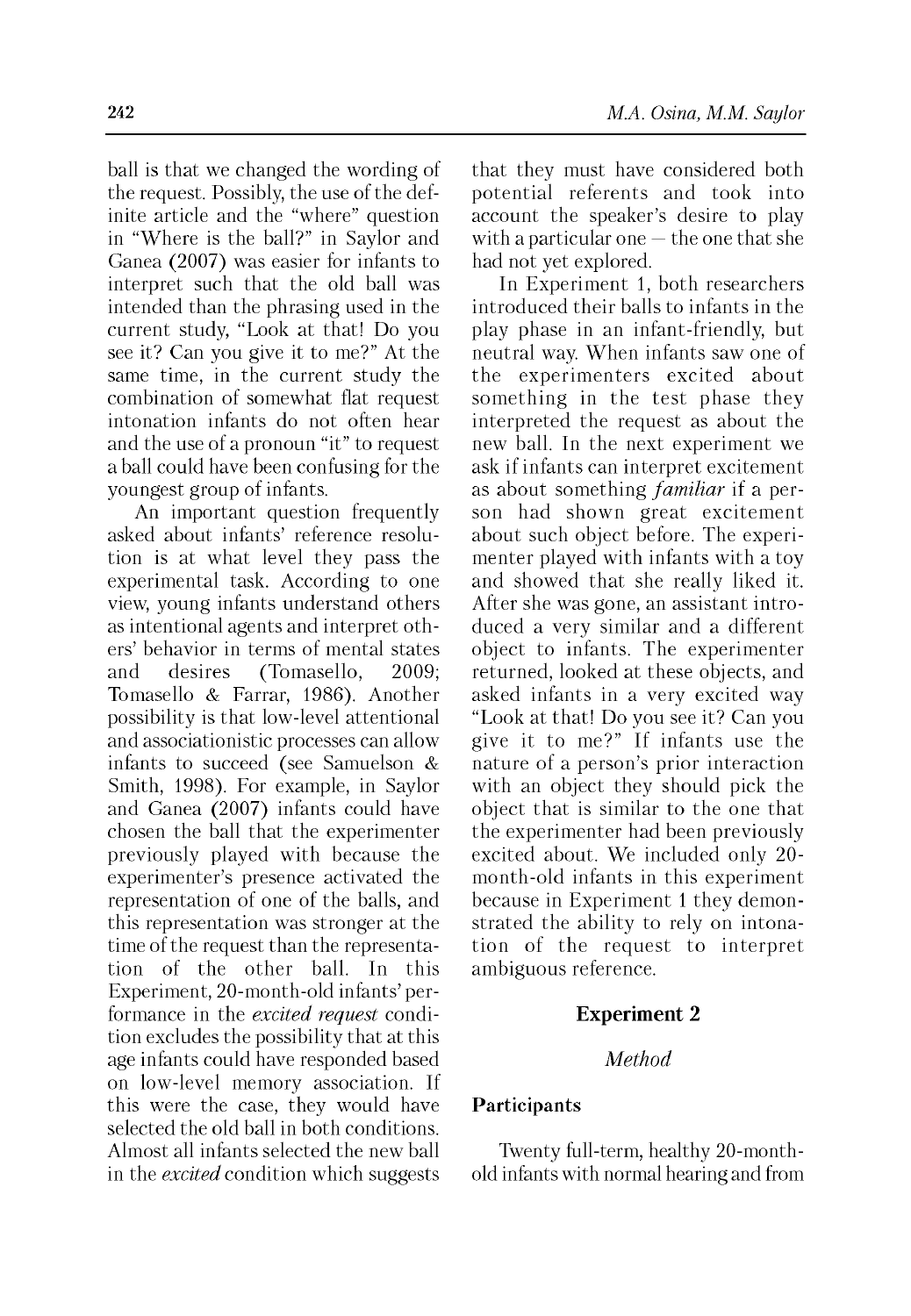English-speaking families participated  $(M = 20$  months 8 days, range 19 months  $8 \text{ days} - 21 \text{ months} 9 \text{ days}$ , 12 girls).

### **Materials**

The objects used were two toy cars identical in shape, but one yellow, one red, and two similar sets of toy keys that were of slightly different colors (Figure 3). The objects were selected such that they were equally interesting for infants and were familiar to them. Label knowledge for these objects was not required as the objects were never mentioned by names during the experiment.

A 28X45 cm tray was used to play with the objects during the *object introduction* phase and during the *test phase* to present the objects in front of the infant. The experiment was videotaped from the front and the back to enable coding the experimenter's behavior and the infant's behavior.

#### **Procedure**

During the experiment, infants sat on the parent's lap across the table from the experimenter and the assistant. The experimenter and the assistant sat next to each other. The table was oriented such that the door was behind the experimenter. Parents were instructed not to name any objects and not to encourage infants in any way.

#### **Object introduction phase**

### *Experimenter's play*

During the *object introduction* phase, once every one was seated the experimenter looked at the infant and said: "Let's see what <assistant's name"> has for us! Then the assistant took an object from under the table where neither the experimenter, nor the infant could have seen it and gave it to the experimenter. The object could be either one of the two cars or one of the two sets of keys. The experimenter took the object and exclaimed: "Wow! Look at that! What a great toy! I like it a lot!" Objects were not labeled at this time to prevent infants from relying on this information to interpret the ambiguous request "Can you give it to me?" The experimenter first played

*Figure 3*



Stimuli used i Experiment 2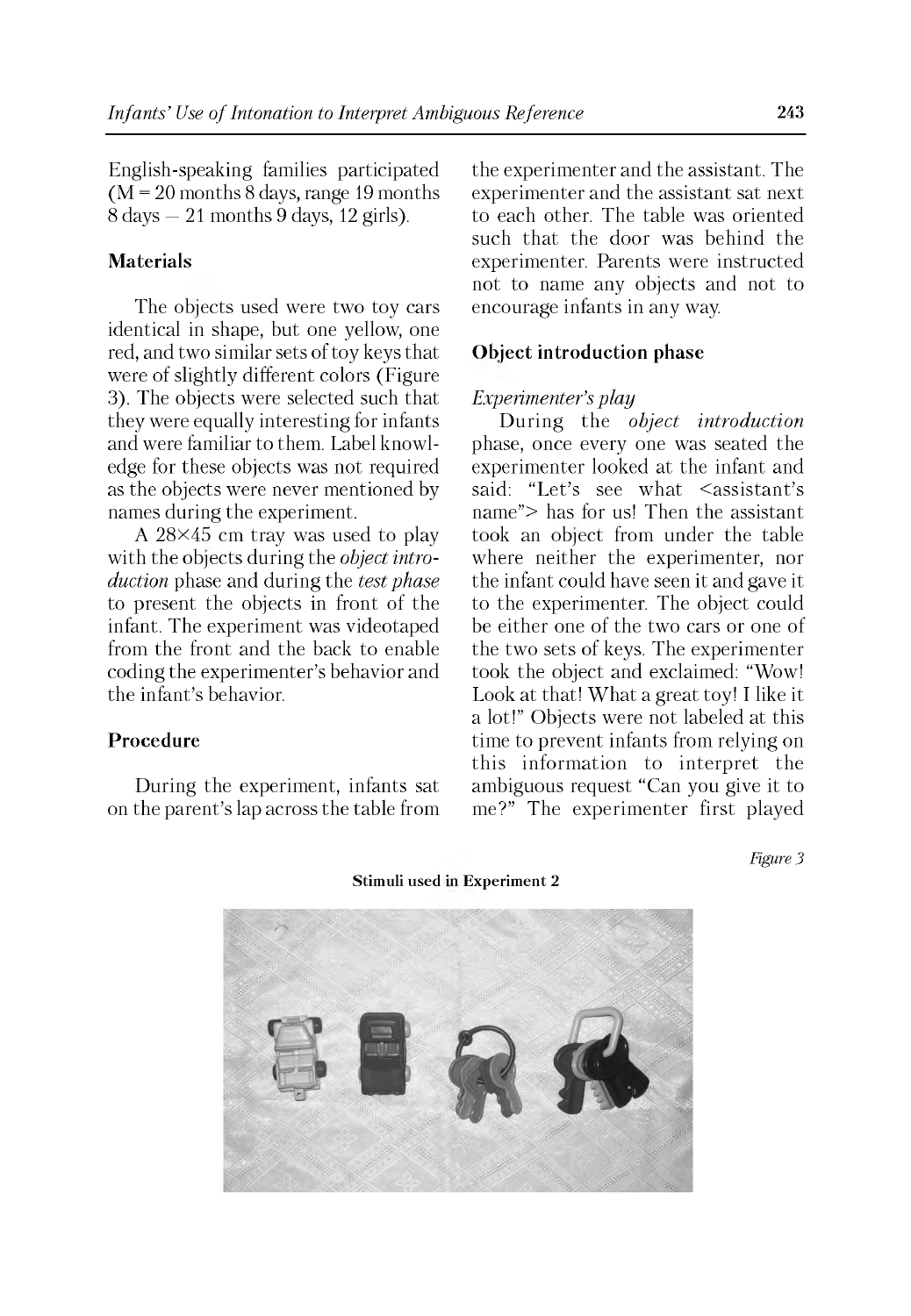with the object herself showing to the infant that she was excited about it. She performed a variety of actions like rolling or hiding the car under the tray, spinning the keys around the ring, sliding them down the tray or hiding them under it. The experimenter mentioned the actions she was performing: "We can roll it/hide it/spin it", etc., and said general phrases like: "Is this fun?" A minute later she gave it to the infant to play.

At the end of the *object introduction* phase (total duration 2.5-3 minutes) the assistant took the object and put it under the table. The experimenter then said "OK, <the assistant's name> took it away! I need to go now! I will be back to play with you soon!" She went into the adjacent room and closed the door. She was able to watch what was going on in the experimental room through a one-way mirror (the experimenter was not visible to the infant, but the experimenter saw the infant). Whether a car or keys, and which of the two in each pair was used in this phase was counterbalanced across participants.

#### **Assistant's play**

The purpose of the *assistant's play* was to introduce the two test objects to the infants to keep them from selecting the new object for the experimenter because of their own novelty preference. Once the experimenter was gone, the assistant took two objects out and played with the infant with these objects for about two minutes in a neutral way. One of the objects was from a different category than the object used during the *experimenter's play.* The other object was similar to the one that the experimenter played with. For example, if the experimenter played with a toy car in the *experimenter's play*, in the *assistant's play* the assistant used the other car and a set of keys. This was done to make sure that infants did not select the familiar object for the experimenter based on a memory association only. At the end of the *assistant's play* phase she took the objects from the infant and put them under the table on her lap. The tray stayed on the table.

#### **Test phase**

Once the objects were put away, the experimenter entered the room again and faced the infant. At this time the assistant put the two objects used in the *assistant's play* on the opposite sides of the tray. She kept the tray close to herself out of the infant's reach. The experimenter looked at the table in between the 2 objects (to avoid cueing infants) and exclaimed in an excited way: "<Infant' name>! Look at that! Do you see it? Can you give it to me?" While saying the last phrase she reached out with her hand for the infant to give her one object. If the infant did not pick any objects, she repeated the request. If the infant gave her both objects she asked: "Can you give me one?" The right/left position of the new and familiar objects on the tray was counterbalanced.

### **Coding**

We coded if infants picked the new object for the experimenter or the one that resembled the object she liked (below we call it "familiar" for brevity). If they first looked at one and then picked the other, the object they picked was coded. If they just touched one object or looked at it, but did not pick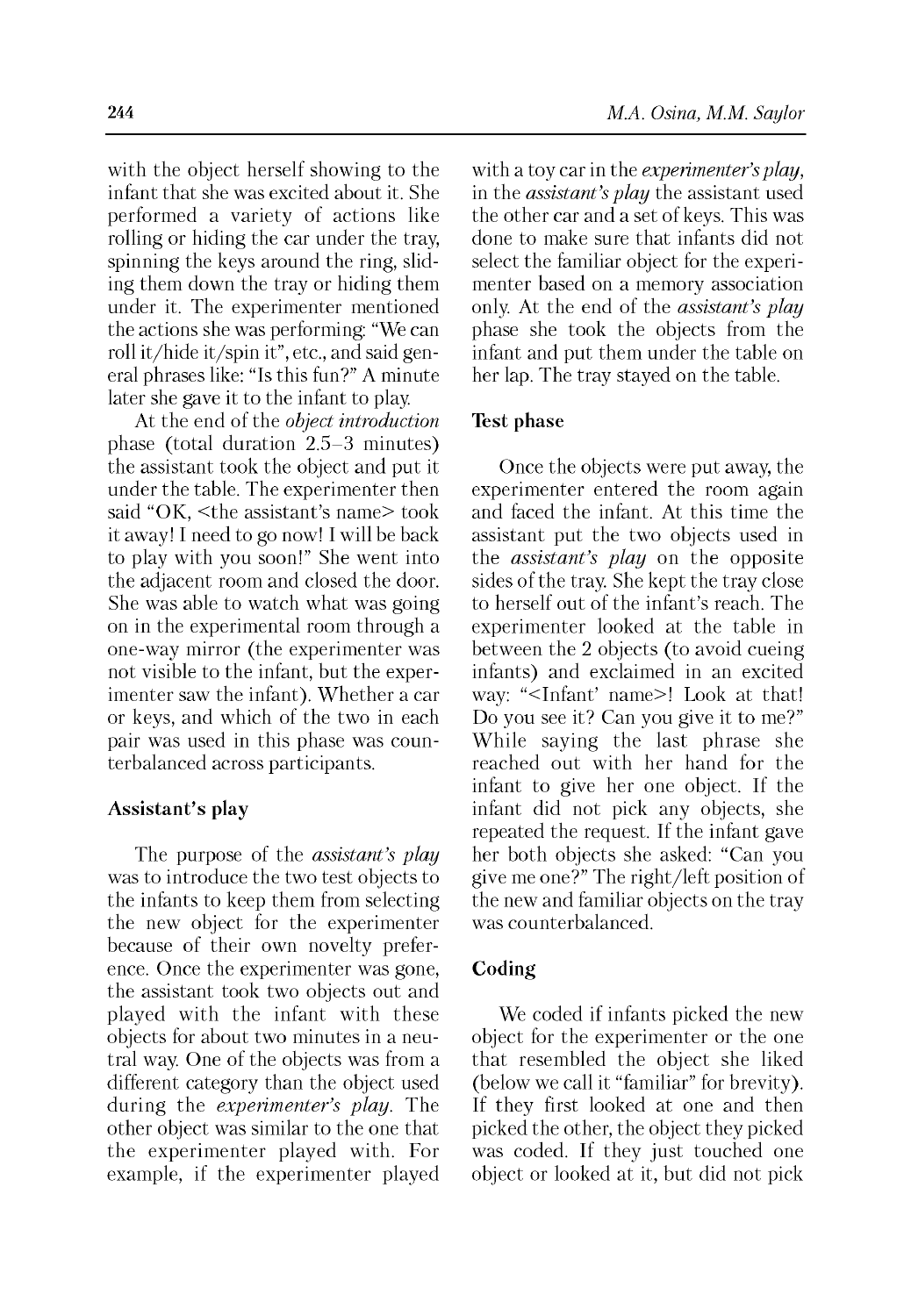any of the objects, we coded their first touch or look. Most of the infants picked one of the objects. Three infants looked at one of the objects, but did not pick any, and two touched an object, but did not pick. Infants' responses were first recorded after the study by the experimenter. A coder nanve to the study hypothesis analyzed the test phase of the experiment and recorded which of the objects the infant picked. The coder and the experimenter agreed on the chosen object for 100% of the participants.

# *Results and discussion*

The purpose of this experiment was to test if infants consider the speaker's previous interactions with the object to interpret excitement as directed at something familiar. We predicted that if infants watch the experimenter being excited about one object (a set of keys), when the experimenter sees a similar object (a different set of keys) and a new object (a car), infants would be likely to pick an object similar to the one that she had previously liked, rather than the new object. The results did not confirm our predictions: 75% of the infants picked the object that was new, which is higher than chance (Binomial test,  $p < 0.05$ , see Figure 4). The rest selected the familiar object. There were no gender, object side or object type effects.

One possibility why infants did not consistently pick up the familiar object is that the experimenter did not clearly show excitement to her object in the play phase. To guard against this possibility an independent coder rated how excited the experimenter was during the experimenter play phase on a 4-point scale. The experimenter's excitement received the highest rating 100% of the time.

Infants' selection of the new object for the experimenter cannot be explained by the possibility that they simply went for an object brought out by being introduced in special circumstances — while the experimenter had been away (see Samuelson & Smith, 1998). Both test objects were introduced in the same context. Therefore, infants' behavior can be explained by their understanding of excitement as a reaction to seeing new things.

*Figure 4*



#### Proportion of infants selecting new vs. old object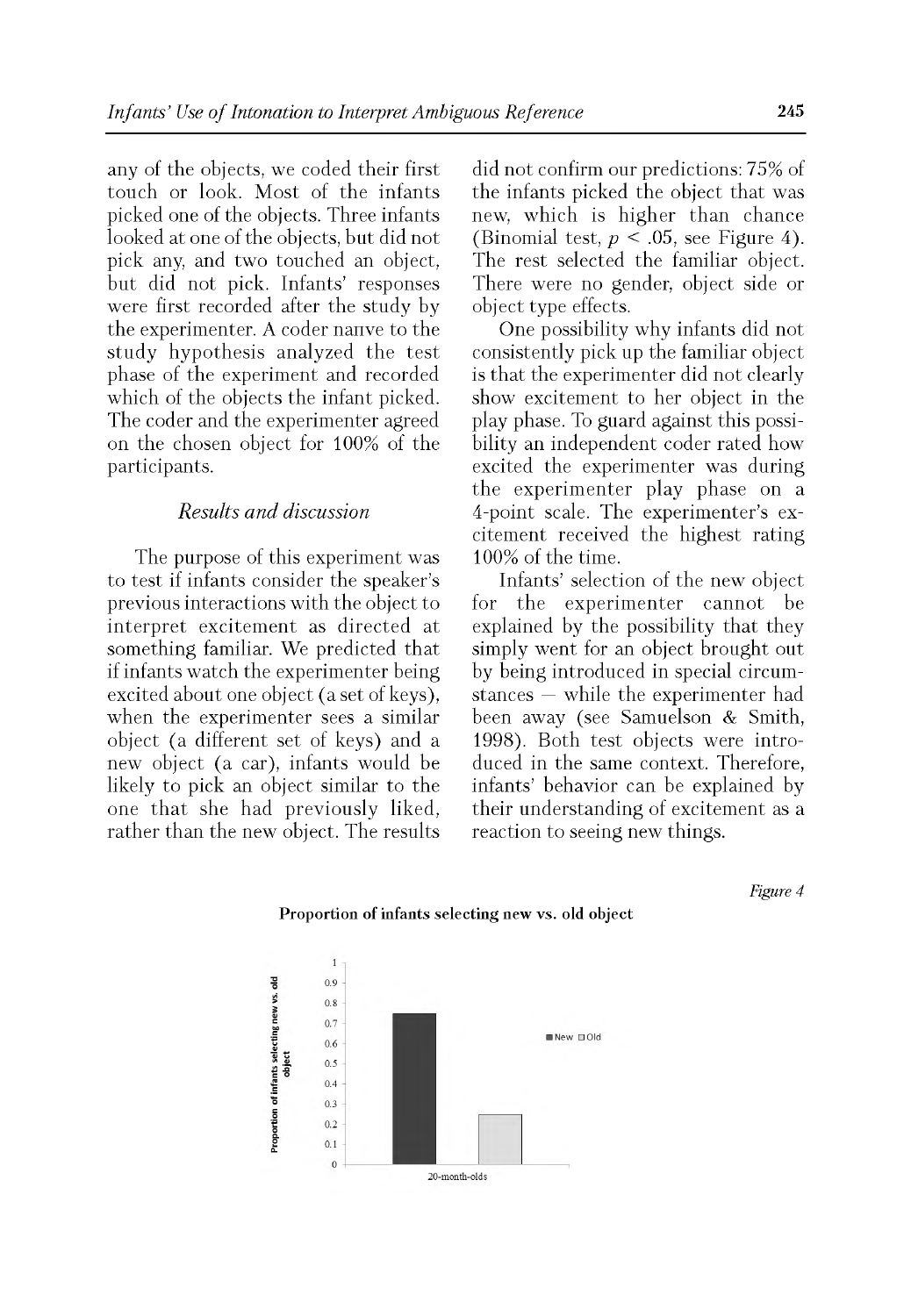In this experiment the use of a similar object to the one that the experimenter liked as the «familiar» object was dictated by our desire to avoid alternative explanations this decision makes it difficult to explain why infants did not reliably pick the «familiar» object at test. On one hand, infants must have recognized that the «familiar» object was from the same category as the one the experimenter liked. Otherwise they would have been responding at chance because both objects would have been considered as «new» to the experimenter. On the other hand, infants did not select the familiar object in this experiment because they had to generalize experimenter's excitement for one object to another token of the same category. This additional step might have been difficult for them. One way to address this possibility is by having the experimenter play with several objects from the same category and show excitement about all of the demonstrated tokens. This will show that the experimenter likes the whole category of things and might help infants generalize the experimenter's attitude to a new token of such category at test.

Overall, the findings from Experiment 2 suggest that at 20 months, infants do not easily take into account the speaker's previous excitement about an object to interpret excited request as referring to a familiar object. They understand excited intonation as used to mean new things and might need substantial evidence to apply it to a familiar object.

#### **General discussion**

The purpose of these experiments was to investigate infants' ability to use intonation to interpret ambiguous reference. In Experiment 1, 20-month-old infants' selection of familiar vs. new objects was influenced by the intonation of the request. When asked in an excited way "Look at that! Can you give it to me?" infants were more likely to choose the object that was new to the experimenter than when the request was offered in a neutral way. Younger, 16-month-old infants did not reliably use the speaker's intonation to identify the intended referent.

In Experiment 2, 20-month-old infants interpreted the speaker's excited request as about a new object and disregarded the fact that she previously used to be very excited about the familiar object. Thus, at 20 months, there is a strong tendency in infants to interpret excitement as directed at something new. This tendency does not appear to change as a function of a person's previous interactions with a familiar object. Another possibility though is that exposure to only one object during the *experimenter's play* was not sufficient for infants to infer that the experimenter might like the whole category of such things and can be excited to play with another token of it.

A similar question about infants' ability to rely on previously shared exciting experiences to communicate about "old" stuff has been investigated in Liebal et al. (2010). In their study, rather than pointing at a picture of an object new to the experimenter, 18-month-olds pointed at a picture of an object similar to the objects previously used in an exciting game shared with that experimenter. The mismatch between Experiment II findings and the Liebal et al. (2010) study can be explained by two important differences in the procedure. First, in Liebal et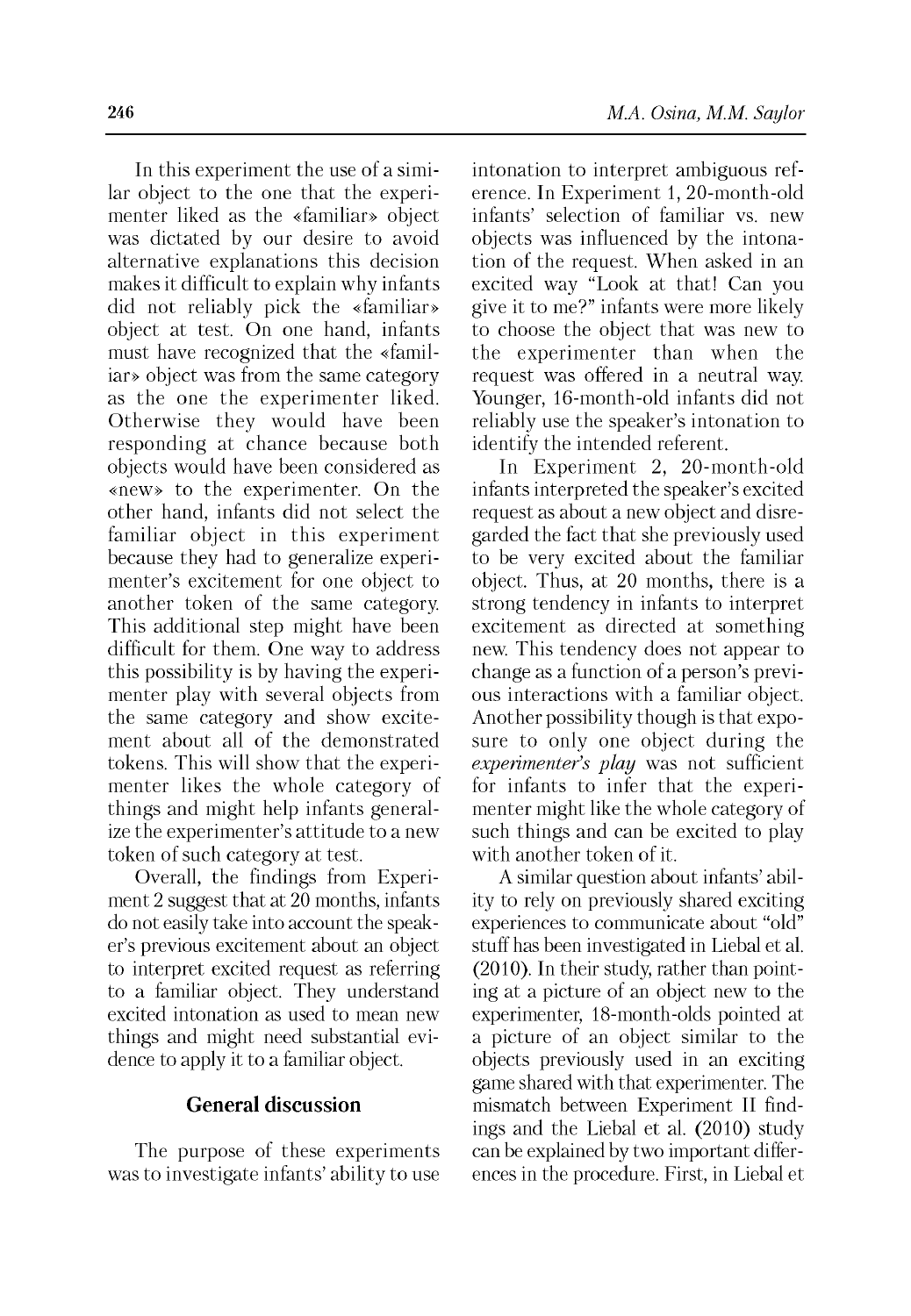al. (2010), there was no direct request during the test phase. Infants either pointed spontaneously or after the experimenter directed their attention to the pictures by saying in an excited, recognizing tone "Look, there!" and "Look! The pictures!" Second, there were pictures of objects at test, not another object of the same kind previously used in the game with the experimenter. These differences might suggest that infants specifically attend to new stuff when they hear an excited request and when potential referents are real graspable objects affordable for action. Future studies may address these questions.

The finding that infants over-interpret excited requests as directed at new objects is consistent with the previous literature on discourse novelty. It has been proposed that infants are biased to expect people to talk about and attend to things that are new to the discourse context (Tomasello & Akhtar, 1995; Moll et al., 2006). For example, in Moll et al. (2006), when infants of 14, 18 and 24 months saw the experimenter being excited about an old, familiar object they interpreted this excitement as directed to either a part of that object or to something else in the lab, but not to the object itself. At the same time, excitement directed to a new object was interpreted as about the object per se. Tomasello and Akhtar (1995) showed that attending to novelty of the discourse context allowed infants to map a new word to an action when the target object was already familiar, while the action performed on this object was novel.

Across both experiments, 20 month-old infants' responses suggest that they may already possess the ability to rely on the speaker's communicative intention to interpret ambiguous reference. Their selection of the object new to the experimenter cannot be explained by associationistic or attentional biases: the new object was not associated with the speaker (Experiment 1) and was not introduced under special circumstances (Experiment 2). Infants appear to rely on the intonation to interpret ambiguous reference. However, it is also possible that the nature of infants' understanding of excitement could be itself associationistic. Over time infants could have matched excited intonation with the presence of new or unusual objects in the speaker's visual field, and yet may not have acquired a deep understanding of excitement as an emotional and intentional state. This question could be addressed in future research.

Overall, this research shows that by 20 months there is a significant improvement in infants' ability to interpret ambiguous reference. At 20 months, infants are able to consider multiple objects as potential referents and to rely on the intonation of the request to infer which one the speaker has in mind. By doing so, infants display their sensitivity to the social component of linguistic interaction, their ability to take the perspective of the speaker and to infer her intention behind the words.

### **References**

Clark, H. H., & Haviland, S. E. (1977). Comprehension and the given-new contract. In R. O. Freedle (Ed.), *Discourse production and comprehension* (pp. 1-40). Norwood, NJ: Ablex Publ. Corp.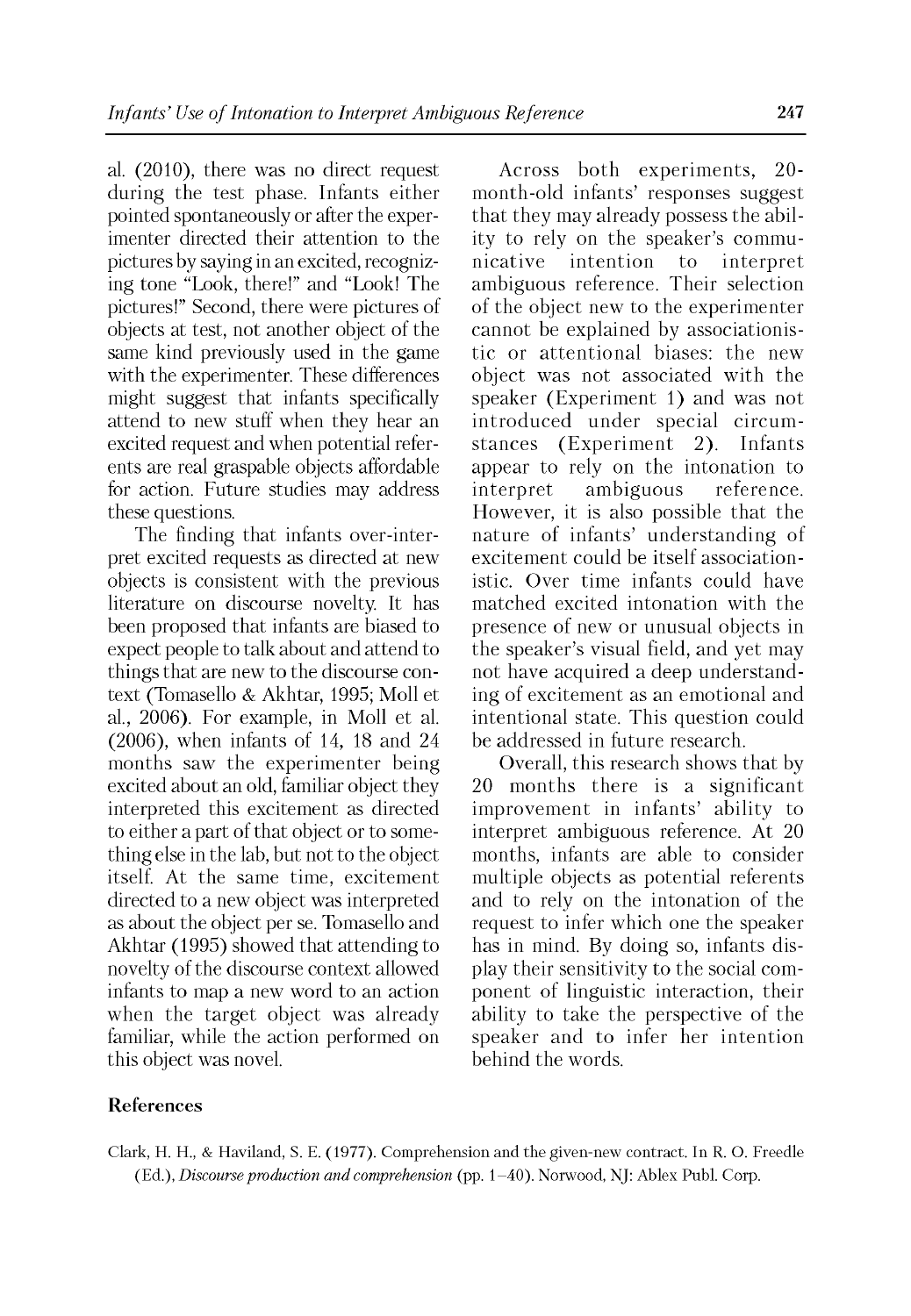- Ganea, P. A., & Saylor, M. M. (2007). Infants' use of shared linguistic information to clarify ambiguous requests. *Child Development,* 78(2), 493-502.
- Liebal, K., Carpenter, M., & Tomasello, M. (2010). Infants' use of shared experience in declarative pointing. *Infancy, 15(5),* 545-556.
- Moll, H., Koring, C., Carpenter, M., & Tomasello, M. (2006). Infants determine others' focus of attention by pragmatics and exclusion. *Journal of Cognition and Development*, 7(3), 411–430.
- Moll, H., Carpenter, M., & Tomasello, M. (2007). Fourteen month olds know what others experience only in joint engagement. *Developmental Science,* 10(6), 826-835.
- Rossano, F., Carpenter, M., & Tomasello, M. (2012). One-year-old infants follow others' voice direction. *Psychological Science, 23(11),* 1298-1302.
- Samuelson, L. K., & Smith, L. B. (1998). Memory and attention make smart word learning: An alternative account of Akhtar, Carpenter, and Tomasello. *Child Development, 69(1),* 94-104.
- Saylor, M. M., & Ganea, P. (2007). Infants interpret ambiguous requests for absent objects. *Developmental Psychology,* 43(3), 696-704.
- Saylor, M. M., Ganea, P. A., & Vázquez, M. D. (2011). What's mine is mine: Twelve month olds use possessive pronouns to identify referents. *Developmental Science*, *14*(4), 859-864.
- Southgate, V., Chevallier, C., & Csibra, G. (2010). Seventeen month olds appeal to false beliefs to interpret others' referential communication. *Developmental Science,* 13(6), 907-912.

Tomasello, M. (2009). *The cultural origins of human cognition.* Cambridge, MA: Harvard University Press.

- Tomasello, M., & Akhtar, N. (1995). Two-year-olds use pragmatic cues to differentiate reference to objects and actions. *Cognitive Development,* 10(2), 201-224.
- Tomasello, M., & Farrar, M. J. (1986). Joint attention and early language. *Child Development,* 57(6), 1454-1463.
- Tomasello, M., & Haberl, K. (2003). Understanding attention: 12- and 18-month-olds know what is new for other persons. *Developmental Psychology,* 39(5), 906-912.



Maria A. Osina — lecturer, Department of Psychology and Human Development, Vanderbilt University, Ph.D. Research area: language development, cognitive development. E-mail: [osina.maria@gmail.com](mailto:osina.maria@gmail.com)



Megan M. Saylor — professor, Department of Psychology and Human Development, Vanderbilt University, Ph.D. Research area: language development, cognitive development. E-mail: [megan.saylor@vanderbilt.edu](mailto:megan.saylor@vanderbilt.edu)